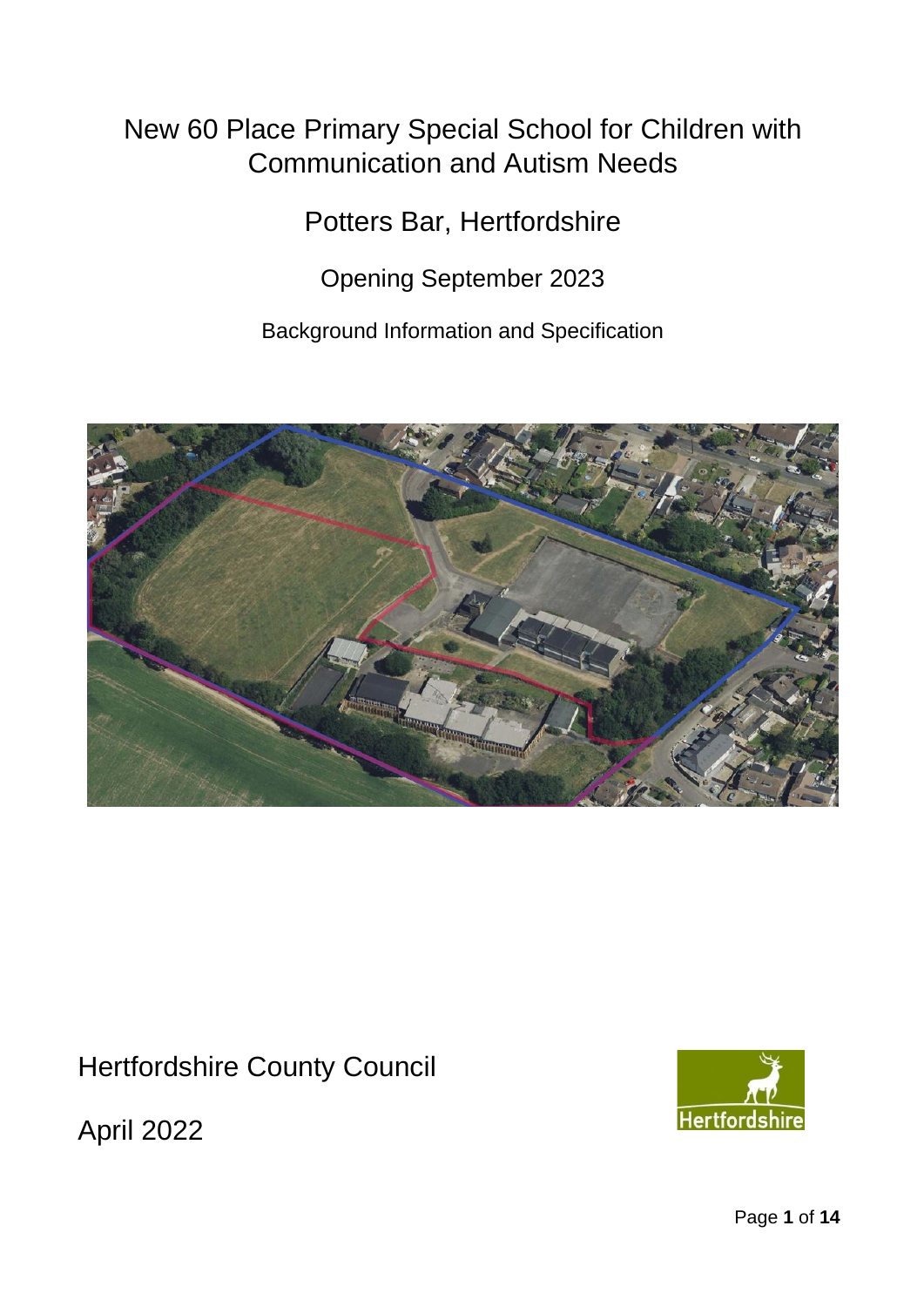# **Section A - Introduction**

Under Section 6A of the Education and Inspections Act 2006 (the 'free school presumption') where a local authority identifies the need to establish a new school it must, in the first instance, seek proposals to establish an academy.

Hertfordshire County Council has identified the need to create new special school places for children with communication and autism needs, for those which are not currently being met in Hertfordshire. This proposal is consistent with priority 4 in the SEND Special School Place Planning Strategy 2020-2023: Delivery of two new communication & autism schools to meet the needs of children whose needs fall between current special school sectors. The full strategy can be found at: [https://www.hertfordshire.gov.uk/microsites/local-offer/media](https://www.hertfordshire.gov.uk/microsites/local-offer/media-library/documents/send-special-school-place-planning-strategy-pdf-4.47mb.pdf)[library/documents/send-special-school-place-planning-strategy-pdf-4.47mb.pdf](https://www.hertfordshire.gov.uk/microsites/local-offer/media-library/documents/send-special-school-place-planning-strategy-pdf-4.47mb.pdf)

The county council is seeking applications from Department for Education (DfE) approved sponsors<sup>1</sup> to run the new communication and autism school, for children aged  $4 - 11$ , with an Education, Health and Care Plan (EHCP). It is anticipated that the school will open from September 2023 and in two phases. In 2023/24, the school will provide 36 places across year groups 2, 3, 4 and 5. From 2024/25, the school will operate at full capacity, offering a total of 60 places across all primary year groups (Reception to Year 6).

The opening of a primary communication and autism school will complement the planned opening of a new 60 place secondary communication and autism special school in Welwyn Garden City. It is expected that the secondary school will also open in September 2023.

The new primary special school will form part of Hertfordshire County Council's communication and autism offer and will be part of the county council's graduated response.

The expectation is for the majority of the children with these needs to remain in their local mainstream school with support. The focus is on destination learning, developing ambition, resilience and opportunity, so that these children and young people can realise their ambitions. The aim is always for pupils to be reintegrated into a mainstream setting, where possible.

| Universal and  | This is a universal offer of training for schools so that they can offer |
|----------------|--------------------------------------------------------------------------|
| Universal plus | children quality first teaching and reasonable adjustments for           |
|                | example, quiet learning spaces, understanding learning styles,           |

<sup>&</sup>lt;sup>1</sup> Proposers must be DfE approved sponsors. If you are not already an approved sponsor you will need to apply separately via the formal sponsor approval process. You should contact the DfE about becoming a sponsor before submitting a proposal. You can find out more information at: [https://www.gov.uk/guidance/sponsor-an-academy.](https://www.gov.uk/guidance/sponsor-an-academy)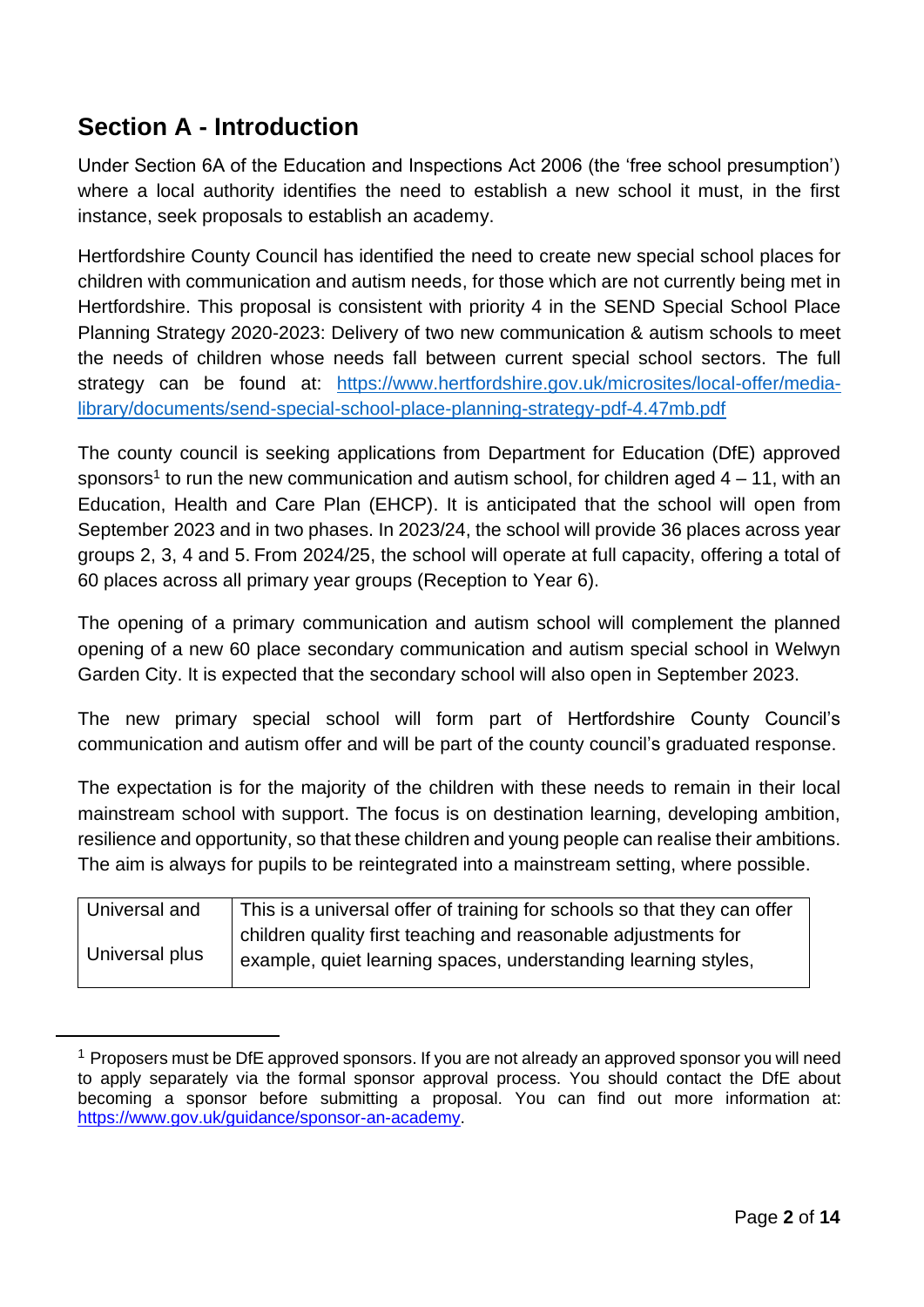|                        | adaptive planning, enabling our children to access learning and<br>use of special interests etc.                                                                                                                                                                                                                                                                          |
|------------------------|---------------------------------------------------------------------------------------------------------------------------------------------------------------------------------------------------------------------------------------------------------------------------------------------------------------------------------------------------------------------------|
| <b>Targeted</b>        | Mainstream schools will need to make some adaptations to meet the<br>child's needs, for example; social skills groups, playtime groups,<br>later starts to avoid crowds, workstations, quiet learning spaces, exit<br>cards, lunch time clubs, touch typing classes, special interest groups<br>e.g. Dr Who Club, or Minecraft etc.                                       |
| <b>Targeted Plus</b>   | This will involve using outside specialists such as special school<br>outreach, advisory services, SALT.                                                                                                                                                                                                                                                                  |
|                        | Creating small learning spaces within the school, special lunch times<br>and targeted individual sessions for learning and speech.                                                                                                                                                                                                                                        |
|                        | Support for those children with anxiety, to have a day that is certain.<br>Preparation for changes and adjustments to learning.                                                                                                                                                                                                                                           |
| <b>Specialist</b>      | Adaptations and adjustments in mainstream schools                                                                                                                                                                                                                                                                                                                         |
|                        | Children may need additional support, as well as a micro-<br>environment within a mainstream setting and additional support<br>such as from a Specialist Resource Provision (SRP).                                                                                                                                                                                        |
|                        | Special schools                                                                                                                                                                                                                                                                                                                                                           |
|                        | Some may need a more protective environment which is where this<br>proposed new free school for children with communication and<br>autism needs will sit. Children with anxiety and/or demand avoidant<br>behaviours who need more in-depth intervention will sit here.                                                                                                   |
| <b>Specialist Plus</b> | These children will often need individualised intervention to support<br>re-engagement in learning. They will need small group learning<br>opportunities and access to engaging and enriching academic<br>experiences. Some of these children will attend one of the county<br>council's two new communication and autism free schools, after an<br>intense intervention. |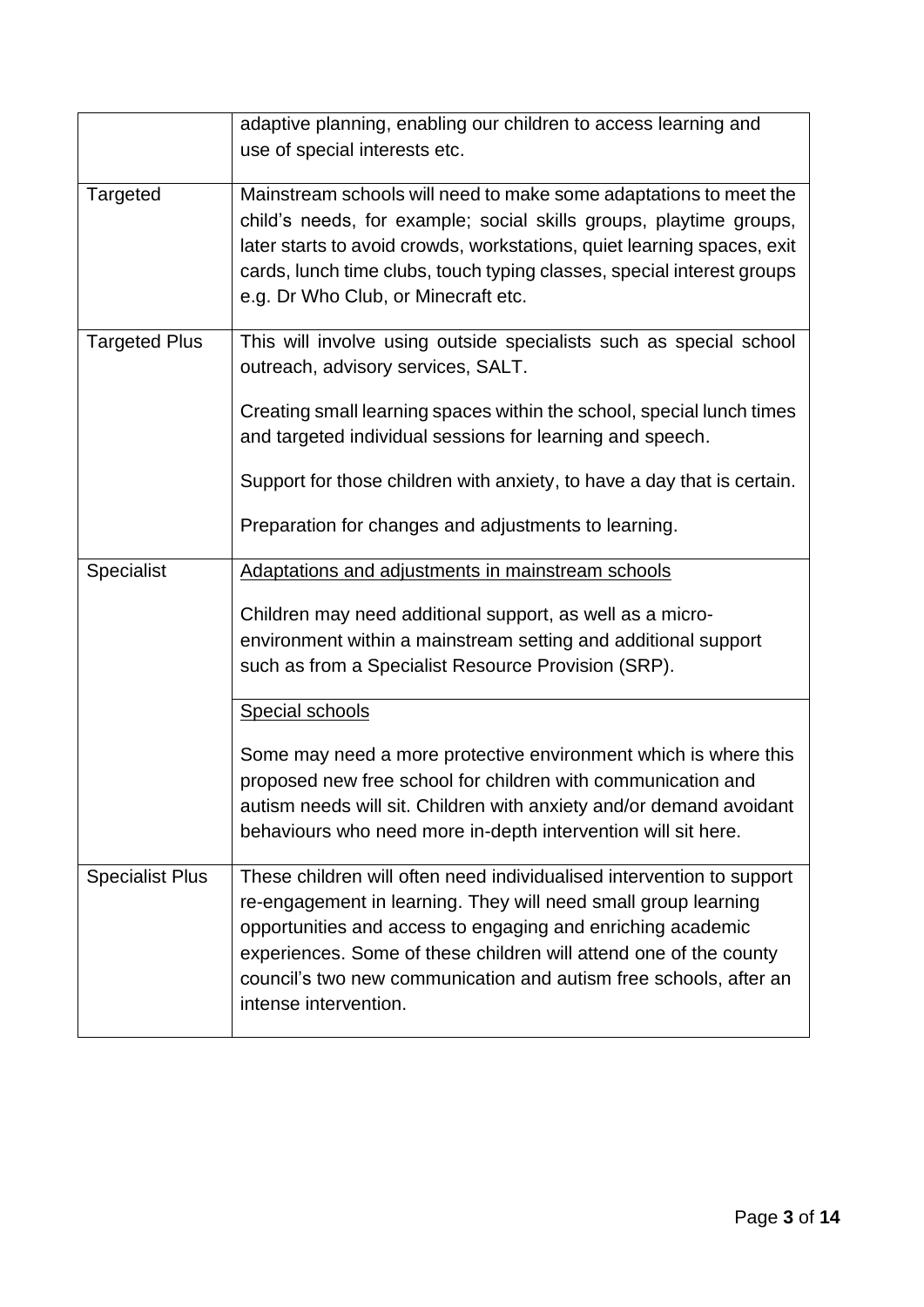# **Evidence of need**

The Special School Place Planning Strategy 2020-2023 explained that as of Autumn 2020, there were 15 primary aged children in independent placements whose Education, Health and Care Plans (EHCPs) indicated they meet this need profile. There were also 19 children in Hertfordshire's primary Social Emotional and Mental Health (SEMH) schools whose needs stemmed from their autism and associated sensory needs/difficulties in accessing learning. 3 primary aged children were receiving home tuition through Education Support for Medical Absence (ESMA), as they were unable to attend school due to their autism-related anxiety, which led to long-term school absence.

In addition to the 37 children demonstrated above, who would have benefitted from attending a setting which is better suited to their underlying needs, there were other children with this specific need in the following categories:

- children awaiting placement in specialist out of county placements;
- those currently seeking independent placements;
- those not attending school due to autism-related anxiety, but who did not meet the criteria for ESMA tuition (e.g. when Children and Adolescent Mental Health Services (CAMHS) support is not in place / available);
- those in a mainstream or special school whose needs could have been better met in a more suitable specialist school or setting;
- Children Missing from Education (CME);
- children who were Educated at Home through Elective Home Education (EHE), as parents felt that there was not a suitable school provision available locally;
- children who have 'coped' in primary school with significant levels of intervention & support but were anticipated to struggle when reaching secondary school. Many of whom, may have benefitted from early intervention support in a specialist setting, either as a long-term placement or to better prepare them for a mainstream secondary setting.

Since Autumn 2020, the demand for primary school places for children with communication and autism needs has continued to grow, resulting in the county council's proposal to open a new 60 place primary special school from September 2023 for children with communication and autism needs.

# **The proposal and how to apply**

The county council is seeking proposals from appropriate DfE approved sponsors to open the new primary special school for children with communication and autism needs. The new school will be an academy (free school). Further detail is provided in the sections that follow. Related documents including the application form are available to download at: [https://www.hertfordshire.gov.uk/services/schools-and-education/at-school/school](https://www.hertfordshire.gov.uk/services/schools-and-education/at-school/school-planning/school-planning.aspx#DynamicJumpMenuManager_1_Anchor_3)[planning/school-planning.aspx](https://www.hertfordshire.gov.uk/services/schools-and-education/at-school/school-planning/school-planning.aspx#DynamicJumpMenuManager_1_Anchor_3)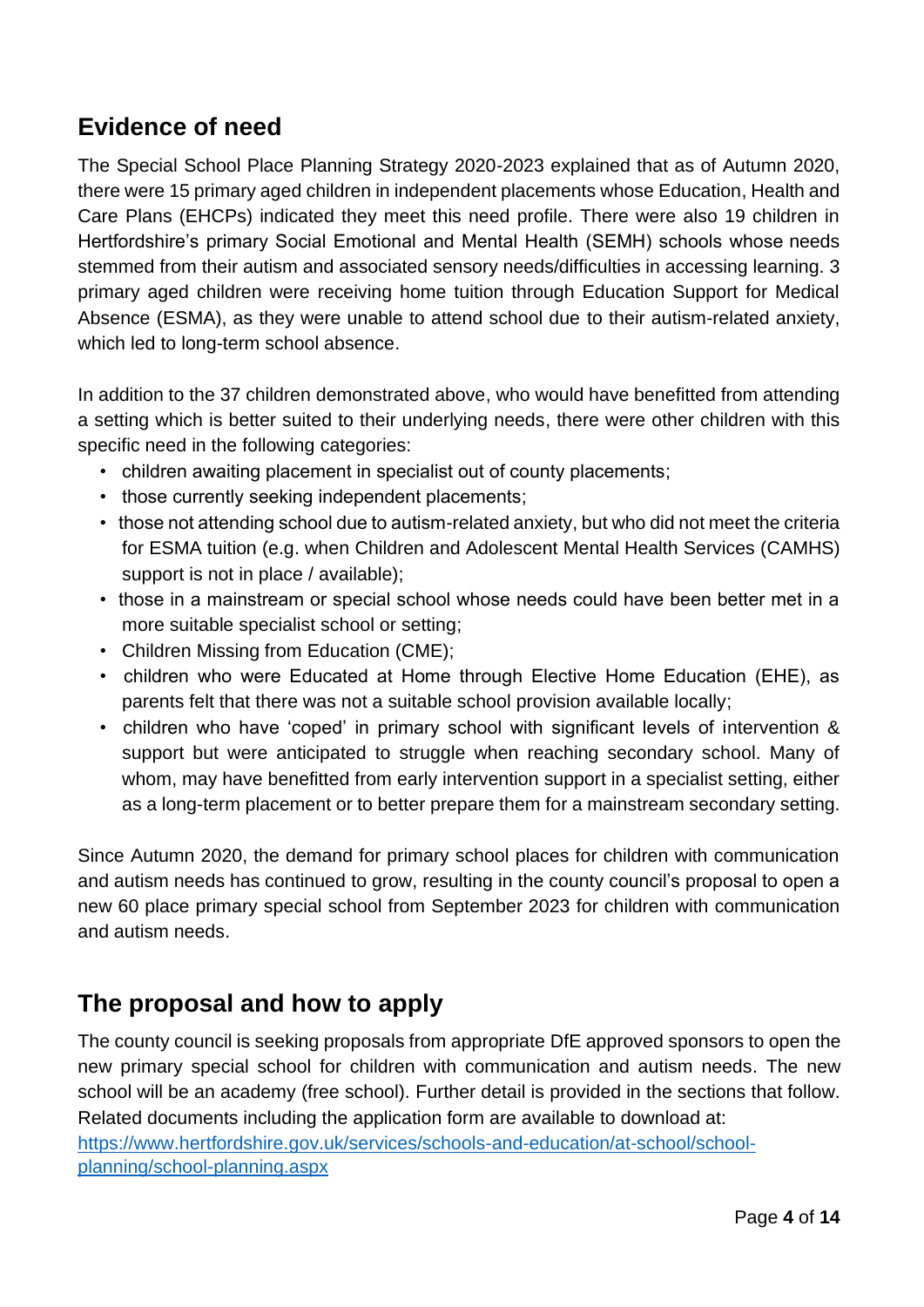Please let us know of your intention to submit an application at the earliest possible date by emailing the Education Planning account, link below. Please return your completed application form and supporting documents by email (account below) **and** two copies by post **no later than noon on Friday 10 June 2022** to:

**Email**: education.planning@hertfordshire.gov.uk **Subject:** New Primary C&A Special School Sponsor Application

**and**;

**Post**: Hertfordshire County Council, School Planning Team, Postal Point CO134, Room 145, Pegs Lane, Hertford, SG13 8DN

**N.B.** If your application **exceeds 25 MB** you will need to send it via our web-based Secure File Exchange portal, HertSFX. External parties are unable to register without an 'invitation' from a HCC employee. In order to receive an invitation, please send your e-mail address to [education.planning@hertfordshire.gov.uk.](mailto:education.planning@hertfordshire.gov.uk) You will receive an acknowledgement of this request together with a later prompt to register, which will contain a link, taking you through the necessary registration steps in order to use HertsFX.

| 25 April 2022         | Specification and invitation to submit an application<br>published                                                                                           |  |
|-----------------------|--------------------------------------------------------------------------------------------------------------------------------------------------------------|--|
| 5 May 2022            | Stakeholder event                                                                                                                                            |  |
| <b>10 June 2022</b>   | Deadline for receipt of applications (by 12 noon)                                                                                                            |  |
| 13 June - 8 July 2022 | HCC and DfE evaluation of applications and shortlisting<br>for interviews.                                                                                   |  |
| 12 July 2022          | Shortlisted applicants given interview details (one week<br>notice given)                                                                                    |  |
| 20 July 2022          | <b>HCC Interviews of shortlisted applicants</b>                                                                                                              |  |
| August 2022           | HCC's recommendation on preferred sponsor sent to the<br>Regional Schools Commissioner (RSC) for final decision<br>on behalf of the Secretary of State (SoS) |  |
| September 2022        | Successful sponsor appointed by the RSC on behalf of<br>the SoS                                                                                              |  |

#### **Process and timeline**

The Regional Schools Commissioner (RSC) for North-West London and South-Central England on behalf of the Secretary of State will consider the county council's assessments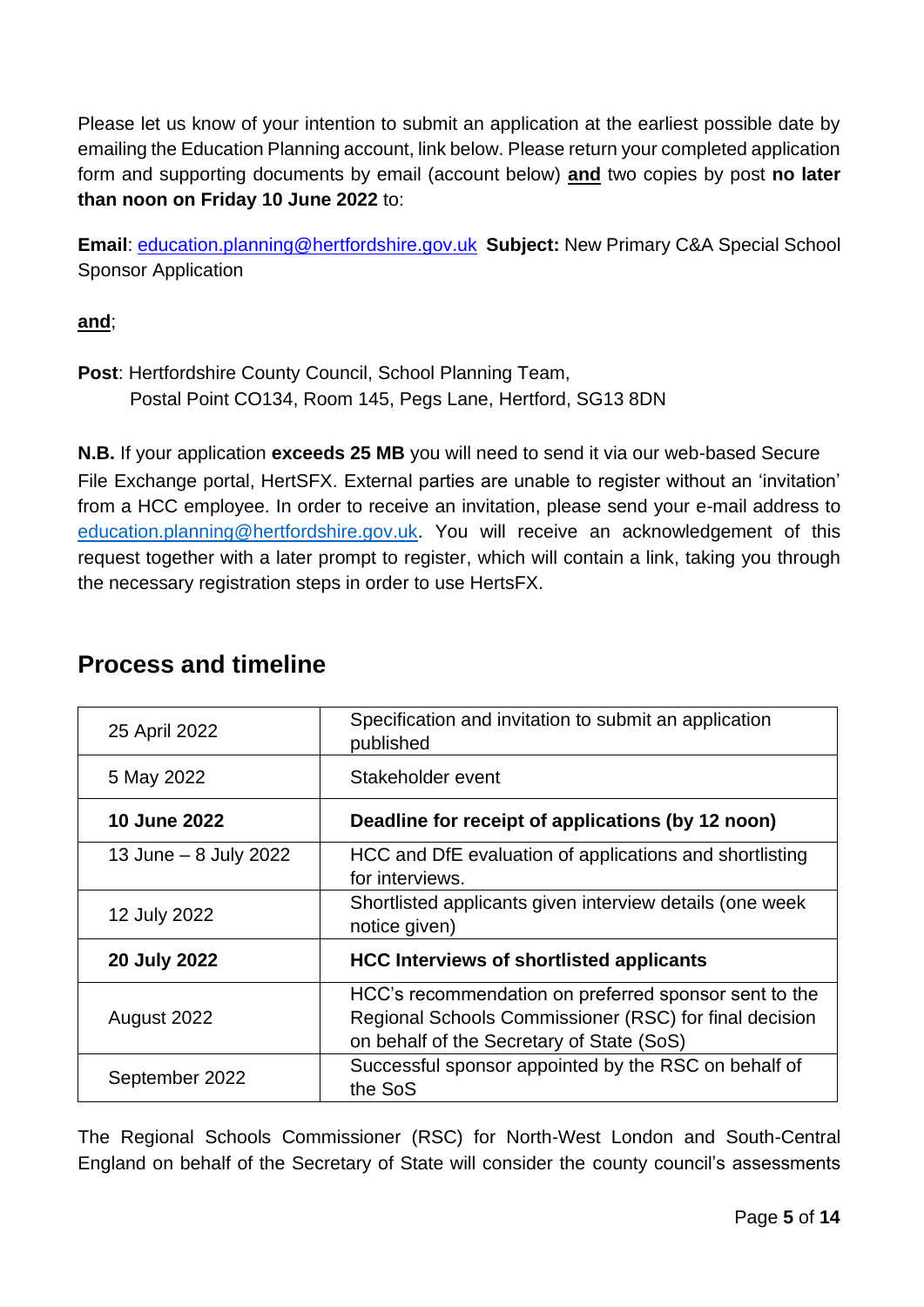and recommendation before deciding which proposer is in the best position to take forward the new school.

If you would like further information or wish to discuss your application, please contact:

| Samantha Young                                                                     | or | <b>Stacey Tucknott</b>      |
|------------------------------------------------------------------------------------|----|-----------------------------|
| <b>Senior Planning Officer</b>                                                     |    | <b>Planning Officer</b>     |
| <b>School Planning Team</b>                                                        |    | <b>School Planning Team</b> |
| Email: Samantha. Young2@hertfordshire.gov.uk Stacey. Tucknott@hertfordshire.gov.uk |    |                             |
| Tel: 01992 555754                                                                  |    | 01992 556308                |

# **Primary aged pupils in Hertfordshire**

The Hertfordshire countywide data below includes all Reception to Year 6 pupils at maintained schools, free schools and academies in Hertfordshire (including Education Support Centres and special schools).

Table A

#### **School Census Data taken from Spring 2022**

| <b>Total Pupils Reception to Year 6</b>                                                                  | 99917  |
|----------------------------------------------------------------------------------------------------------|--------|
| <b>Number Minority Ethnic Students (not White British</b>                                                |        |
| and excluding Refused and Not Obtained)                                                                  | 34846  |
| % Minority Ethnic Students (not White British and<br>excluding Refused and Not Obtained)                 | 34.87% |
| Number EAL (English as an alternative Language)<br>(First language Not English or believed not to be     |        |
| English excluding Refused and Not Obtained)                                                              | 18016  |
| % EAL (English as an alternative Language) (First<br>language Not English or believed not to be English) | 18.03% |
| <b>Number SEN Provision E</b>                                                                            | 3191   |
| % SEN Provision E                                                                                        | 3.19%  |
| <b>Number SEN Provision K</b>                                                                            | 12848  |
| % SEN Provision K                                                                                        | 12.86% |
| <b>SEN Provision E and K</b>                                                                             | 16039  |
| % SEN E and K                                                                                            | 16.05% |
| Number Eligible for FSM (at date of Census)                                                              | 15654  |
| % FSM (Free School Meals) (at date of Census)                                                            | 15.67% |
| <b>Number of Male Students</b>                                                                           | 51108  |
|                                                                                                          |        |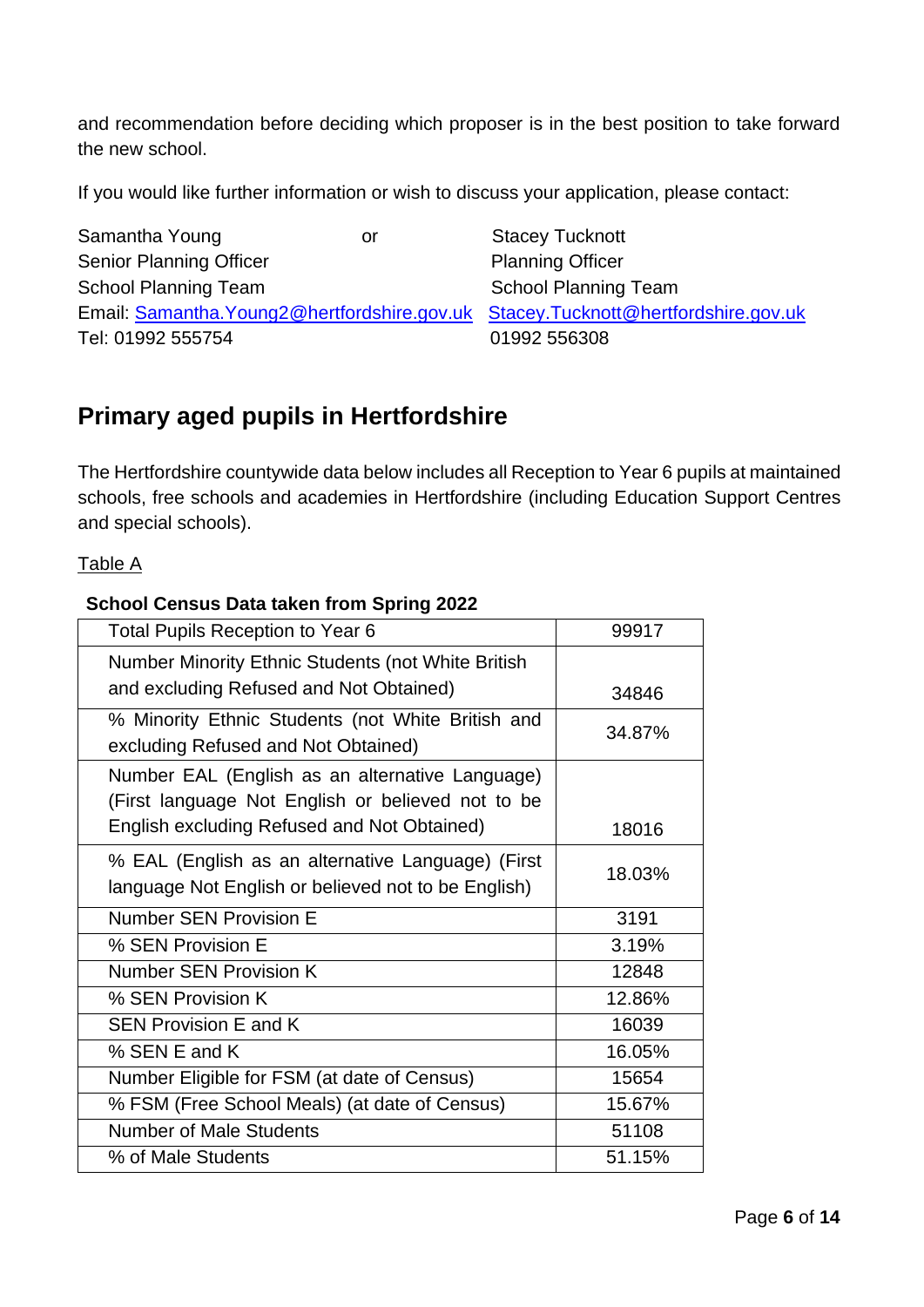| Number of Female Students | 48809  |
|---------------------------|--------|
| % of Female Students      | 48.85% |

# **Section B – The school**

### **Site / location**

The proposed site for the school is located off of Field View Road, Potters Bar, EN6 2NA. The site is in county council ownership and is shown within the red boundary below. Hertfordshire County Council will deliver suitable buildings and undertake works consisting of renovating the existing building, a former school building, as well as providing additional accommodation through a newly built block.

The remainder of the site, shown within the blue boundary below, has been promoted through the Hertsmere Local Plan process by Hertfordshire County Council as a potential housing site.



The site will be made available to the academy sponsor on a 125-year lease, with the usual terms pursuant to the Academies Act 2010, and any amendments having regard to the county council's title to the assets to be leased.

In order to meet the anticipated opening date of September 2023, the design process for the school building is underway. Consequently, sponsors will not have the opportunity for any significant involvement in the building design.

In line with the Hertfordshire Sustainability Strategy 2020 and the declaration of a climate emergency, the county council is working to ensure the building's design will enable the school to be, as far as possible, net zero carbon in operation. Potential sponsors will be expected to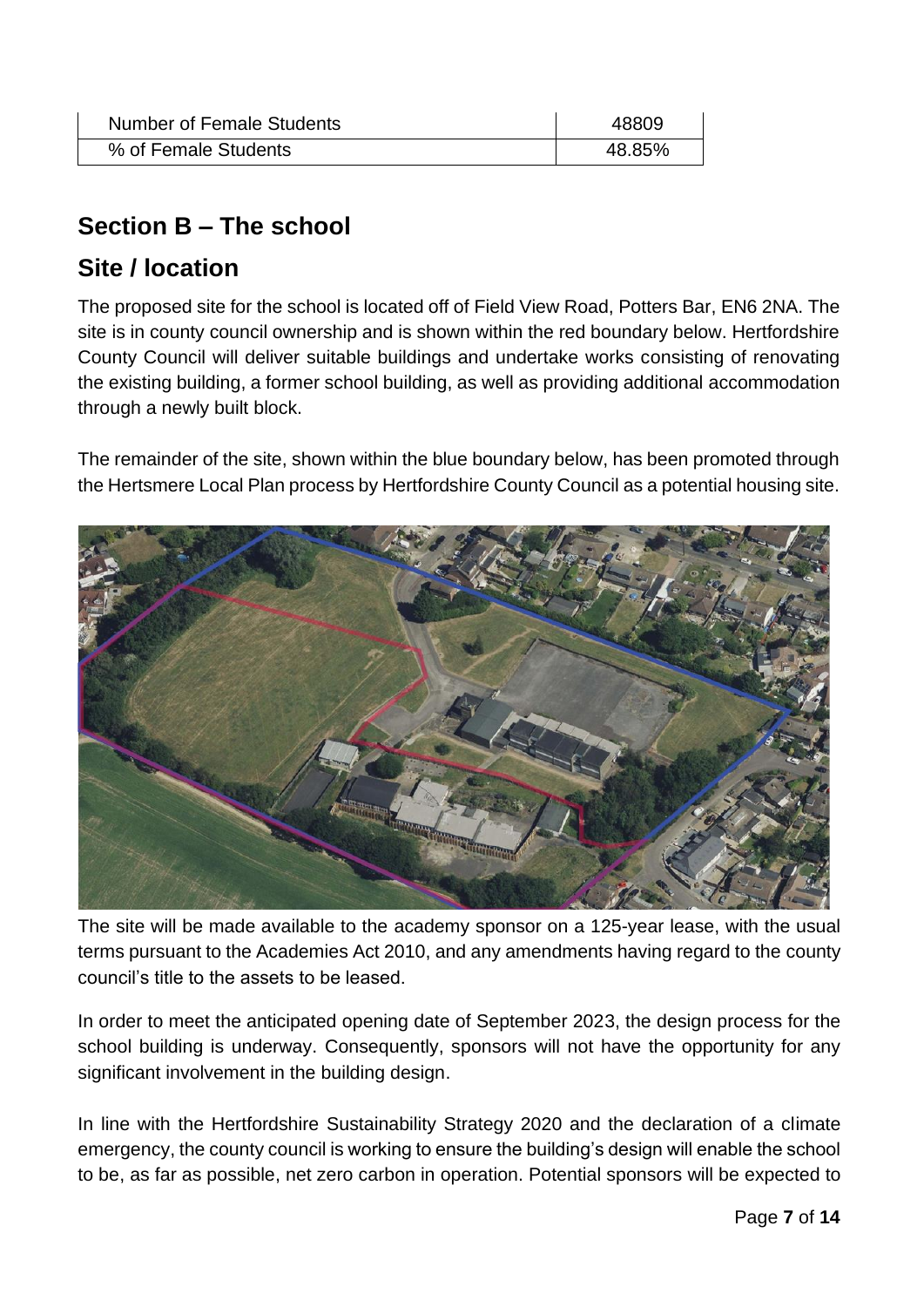actively engage with the county council's wider sustainability agenda, through the operation of this school and therefore should demonstrate their commitment to conforming to the net zero carbon in operation expectations in their applications.

# **Planned number of places**

The county council is proposing to open the new primary special school for children with communication and autism needs from September 2023 and in two phases. In its first year of operation, it is anticipated that the school will offer a total of 36 places across four year groups; Years 2, 3, 4 and 5. From September 2024, the number of funded places will increase from 36 to 60 and will accommodate pupils across all primary year groups (Reception to Year 6).

As with all SEND settings in Hertfordshire, the county council reviews the number of funded places annually.

# **Admissions**

Children will be placed through a local authority placement panel that will sit half termly. The admissions guidance will be in line with the county council's graduated response and will sit alongside the Specialist Resource Provisions (SRPs). Panel members will consist of SEND Headteachers, SRP Leads, Advisory Teachers, Educational Psychologists and Speech and Language therapists.

Pupil profile:

- children from across the county with communication and autism needs, who require access to a curriculum in line with their peers in mainstream;
- children that are working at, or above, age related expectations (ARE);
- children who experience barriers to their learning that may be linked to high anxiety and a feeling of difference resulting in an inability to access learning in a mainstream setting;
- children who may show behaviours that are challenging as a result of their needs, ranging from disengagement to anxiety meltdowns. Experience shows us that with the right changes in environment they are able to settle and re-engage in learning;
- children who usually find the mainstream environment overwhelming, which may be linked to sensory processing difficulties.

Pupils will have been supported through the county council's graduated response, with specialist advisory teachers having a clear understanding of their needs and what intervention is needed.

The aim will always be to develop self-regulation and resilience with a view to returning to mainstream education.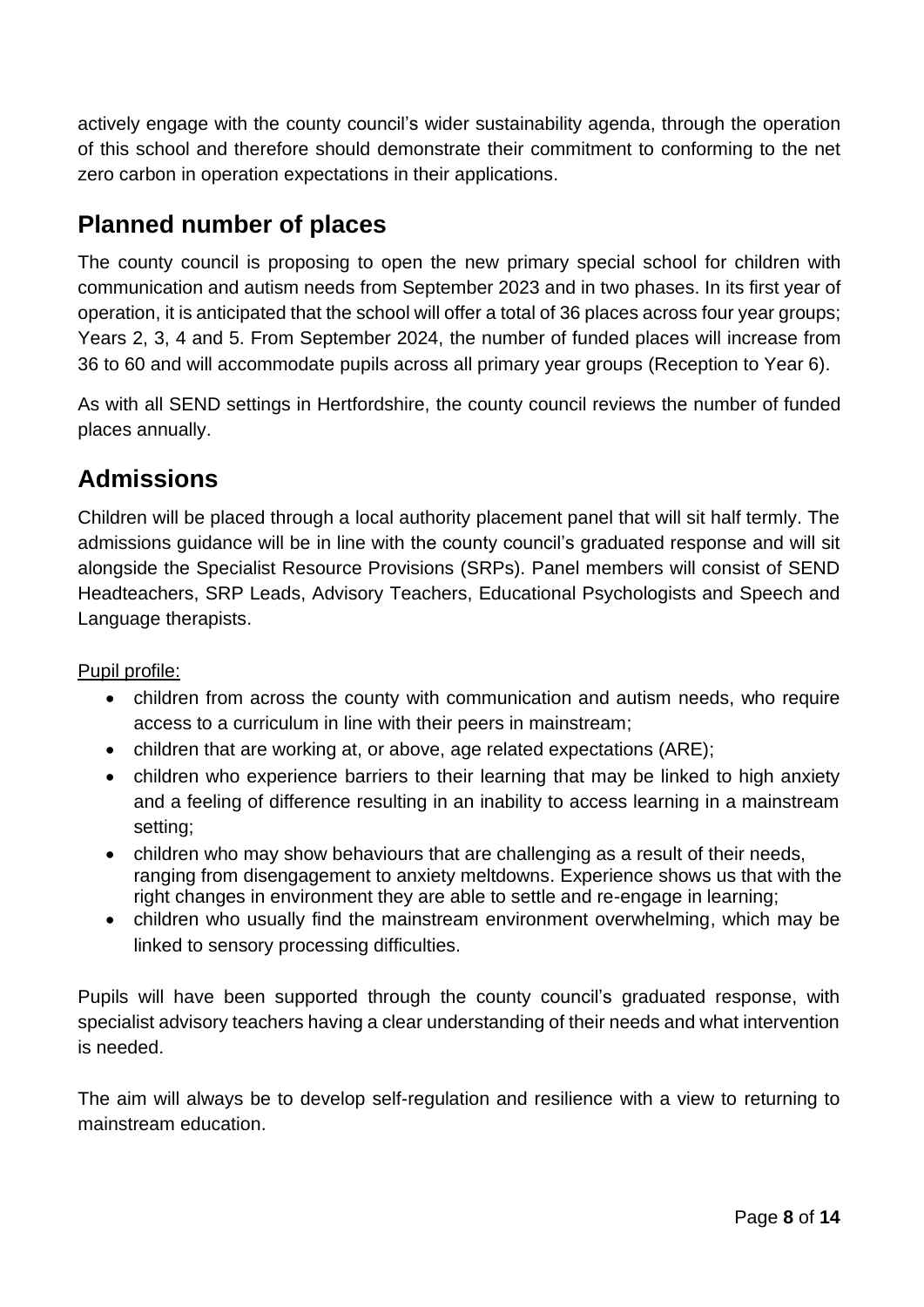# **Character / ethos of the school**

The county council is seeking a sponsor that has a proven track record of maintaining excellent, dynamic leadership, management and governance.

The school will have expertise and a depth of knowledge of how children with autism and communication needs learn and the support they need. They will understand how anxiety can create demand avoidance and will offer a creative curriculum that offers a safe place to be.

There will be structure, nurture, engagement and challenge. This will ensure these pupils reach their potential and have choices as they move to secondary education.

The school will engender a love of learning and delight in seeking knowledge in pupils and staff, in an aspirational, inclusive learning environment that delivers sustainable, outstanding education.

There will be strong and ethical leadership which will embed a caring and moral ethos, respectful and supportive of each individual and their needs.

Success will mean a cohesive and collaborative approach, working with parents, carers and families, as well as working as part of the family of Hertfordshire schools and other local partners to effectively meet the needs of local children and young people.

Applicants should demonstrate how they will engrain a culture of sustainability within the curriculum and the operation of the school.

### **Community use**

The successful sponsor will be required to work with the district council and Sport England to agree the terms of a Community Use Agreement (CUA) for the school building and site. The sponsor will be responsible for preparing the CUA using a template provided by Sport England. The agreement will require a signature from the school and the district council. It will then need to be submitted to the Local Planning Authority (LPA), Hertfordshire County Council, so that it can consult with Sport England to enable the planning condition to be discharged.

The exact details of any potential CUA are not known at this time however, generally the requirement is that the CUA shall endorse proposals for use of the school sports facilities by public organisations and include details of pricing policy, hours of use, access by nonestablishment users, management responsibilities, a management plan, and a mechanism for review. The terms of the CUA shall be implemented for the lifetime of the school, unless otherwise agreed by the LPA.

The areas normally identified for community use are:

 $+$  Internally: Main Hall.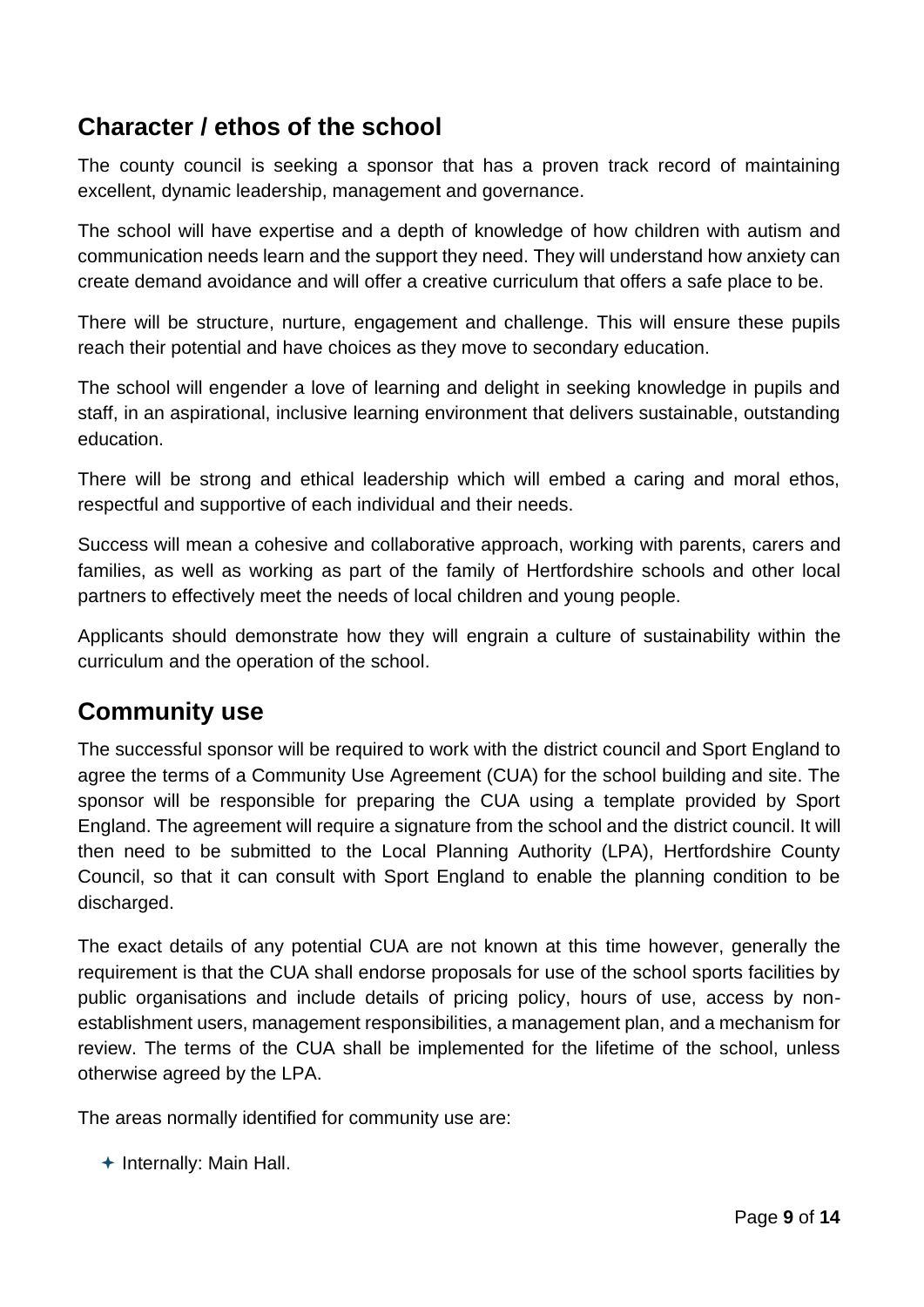Externally: Hard play external areas and external sports fields.

### **Transport arrangements**

Pupils will be eligible for funded home to school transport if they meet the criteria, as set out in Hertfordshire's statutory school transport policy. Details of Hertfordshire's statutory school transport policy is available at: [https://www.hertfordshire.gov.uk/microsites/local](https://www.hertfordshire.gov.uk/microsites/local-offer/education-support/help-you-can-get-when-your-child-is-in-school/send-home-to-school-transport.aspx)[offer/education-support/help-you-can-get-when-your-child-is-in-school/send-home-to-school](https://www.hertfordshire.gov.uk/microsites/local-offer/education-support/help-you-can-get-when-your-child-is-in-school/send-home-to-school-transport.aspx)[transport.aspx](https://www.hertfordshire.gov.uk/microsites/local-offer/education-support/help-you-can-get-when-your-child-is-in-school/send-home-to-school-transport.aspx)

Sponsors should note that it is likely there will be a condition attached to the town planning permission for the new school, which will require the submission of a school travel plan to the Local Planning Authority prior to opening in September 2023. Full details will be available once the Town Planning Decision Notice is obtained. The aim of a school travel plan is to promote sustainable transport measures and it must be maintained for the lifetime of the school. It is expected that the sponsor will be responsible for providing these documents in order to meet these conditions.

# **Equalities impact analysis**

Sponsors will be required to demonstrate their commitment to promoting equality, diversity and eliminating unlawful discrimination.

The new school building and site will be fully accessible for disabled users including staff, pupils, and visitors, with the proper facilities and provisions in place to meet statutory obligations set out in Equality legislation and that brought together under the umbrella provisions of the Equality Act 2010. No negative impacts of the proposals have been identified.

# **Section C - Vision**

Applicants should take account of the relevant criteria in the county council's version of Annex C of the Free School Presumption guidance. As a minimum, please ensure your application for the school sets out a clear vision that includes:

- A strong educational vision and a curriculum delivery based on high standards of attainment for each key stage;
- A depth of knowledge of children with communication and autism and what works for this neurodiverse group;
- A broad and balanced curriculum that embraces the opportunities of delivering education to deliver a creative, innovative, coherent curriculum to enhance attainment and progress
- Strategies to engender a joy of learning and delight in seeking knowledge to help pupils flourish, develop confidence, maintain good relationships and a respect for others; helping to prepare them for life beyond school as global citizens;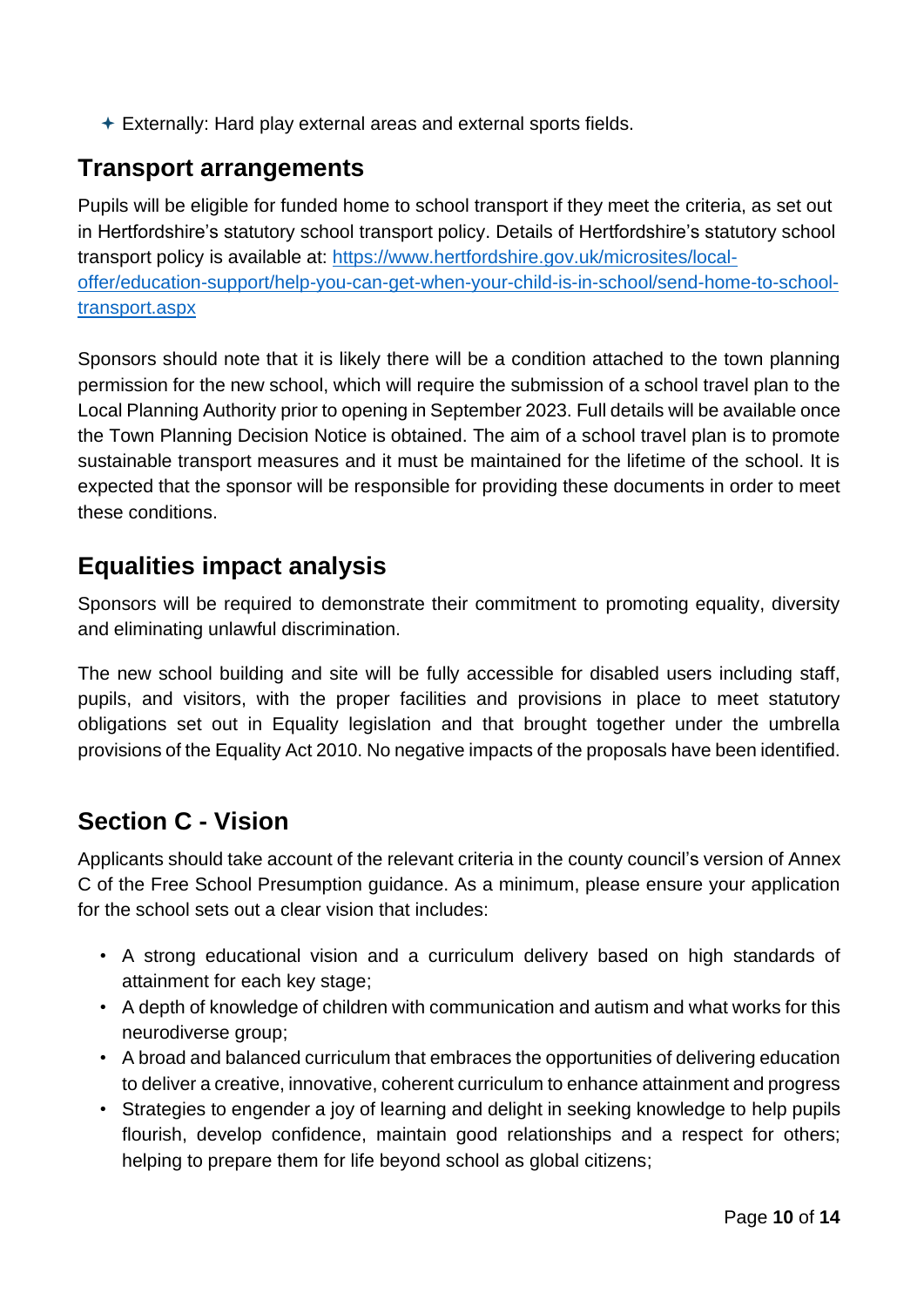- How you will promote aspiration and ambition in the initial years while the school community is limited and growing;
- A depth of knowledge and practice experience of children with communication and autism needs and the barriers that they may face, e.g. sensory processing, anxiety, demand avoidance;
- Knowledge of current research and understanding of how neurodiverse children learn and a commitment to continuing to keep current;
- Depth of knowledge of emotional wellbeing and how to create emotionally healthy minds
- Excellent support facilities to meet the needs of all children, including looked after children and disadvantaged children, etc.;
- A commitment to excellent outcomes which reflect individual pupil needs and facilitate excellent pupil progress;
- A commitment to deliver a high quality of teaching and learning, with the highest ambitions for the outcomes and wellbeing of all pupils;
- Plans for appropriate engagement with the local community and parents during the preopening period and any on-going engagement;
- Strategies to actively participate in the wider education community;
- A commitment to implementation of sustainable operation of the school to net zero carbon standards into the future and a commitment to engage pupils with the impact of climate change and developing stewardship towards the environment.

# **Section D - Education plan**

Applicants should take account of the relevant criteria in the county council's amended version of Annex C of the Free School Presumption guidance. As a minimum please ensure you demonstrate that the culture and ethos of the school will ensure the provision of:

- A coherent rich, deep, ambitious, broad and balanced, deliverable curriculum plan, which is consistent with the vision of the school and well matched to the needs of the; inclusive of the net zero carbon principles of the school;
- Strategies for measuring pupil performance and progress effectively and setting of challenging, aspirational targets;
- Strategies for high expectations in respect of work and behaviour and relationships with the school community and beyond;
- A staffing structure that will deliver the planned curriculum for the school within the expected income levels; with a focus on excellent teaching (including strategies for effective performance management and CPD);
- A curriculum that offers structure, nurture, fosters engagement and when the time is right offers challenge;
- A curriculum that allows for flexibility and different learning styles;
- A curriculum that develops resilience and values neurodiversity;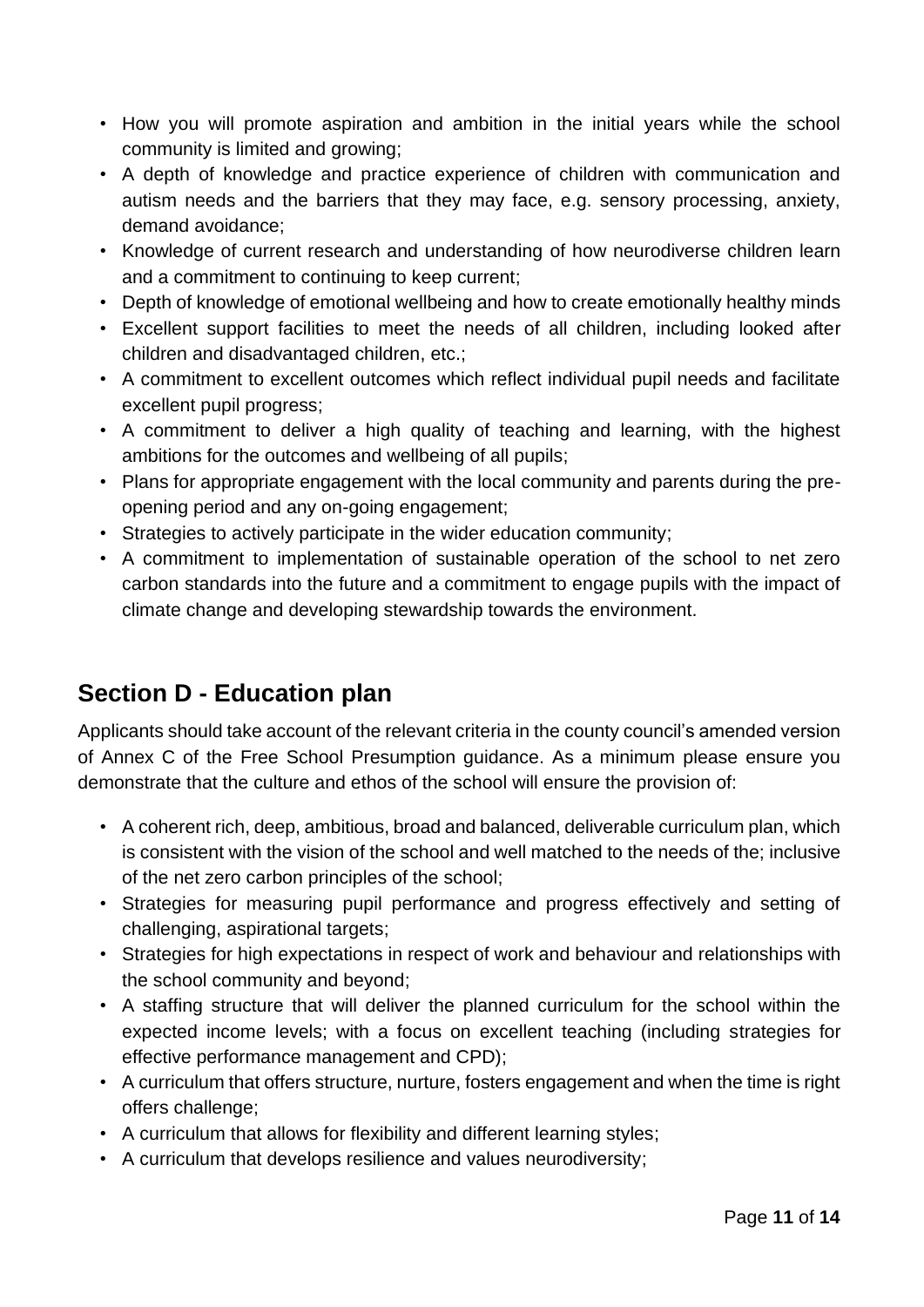- Learning and care which is inclusive and well matched to pupil needs to ensure the needs of all children are fully provided for;
- Enrichment and extended services, for example, breakfast clubs, sports clubs, homework clubs and music/art clubs that enhance the experiences and address the needs of all pupils;
- A shared approach to PHSE that is inclusive and well matched to meet pupil needs and addresses; the Prevent Duty; 'keeping children safe' safeguarding and welfare; and promoting fundamental British values (democracy, the rule of law, individual liberty, mutual respect and tolerance of those with different faiths and beliefs);
- Strategies to help pupils flourish, showing dignity and respect for all.

# **Section E – Capacity and capability**

Applicants should take account of the relevant criteria in the county council's amended version of Annex C of the Free School Presumption guidance. Where appropriate, indicate how the opportunities of delivering education will be used to enhance your capacity and capability. As a minimum please ensure you include details of the following:

- The resources you would draw on and/or deploy to support the development of the new school by the opening date;
- Clear evidence that you have the range of skills and abilities necessary to set up and then run a school effectively, including; leadership; managing school finances (including how you propose to manage the new school's finances with the funding set out in Section F below); project management; marketing; human resources; safeguarding; and health and safety;
- How the school would be organised and what the governance and leadership arrangements would look like, including a diagram of the proposed structures;
- Demonstrate capacity to adhere to the net zero carbon principles of the school and give this aspect sufficient staffing to be maintained.

# **Section F – Funding and costs**

#### **Building**

The site is owned by the county council and is expected to be made available to the academy sponsor on a 125 year lease, with the usual terms pursuant to the Academies Act 2010, and any amendments having regard to the county council's title to the assets to be leased.

The delivery of the school building will be fully funded by Hertfordshire County Council.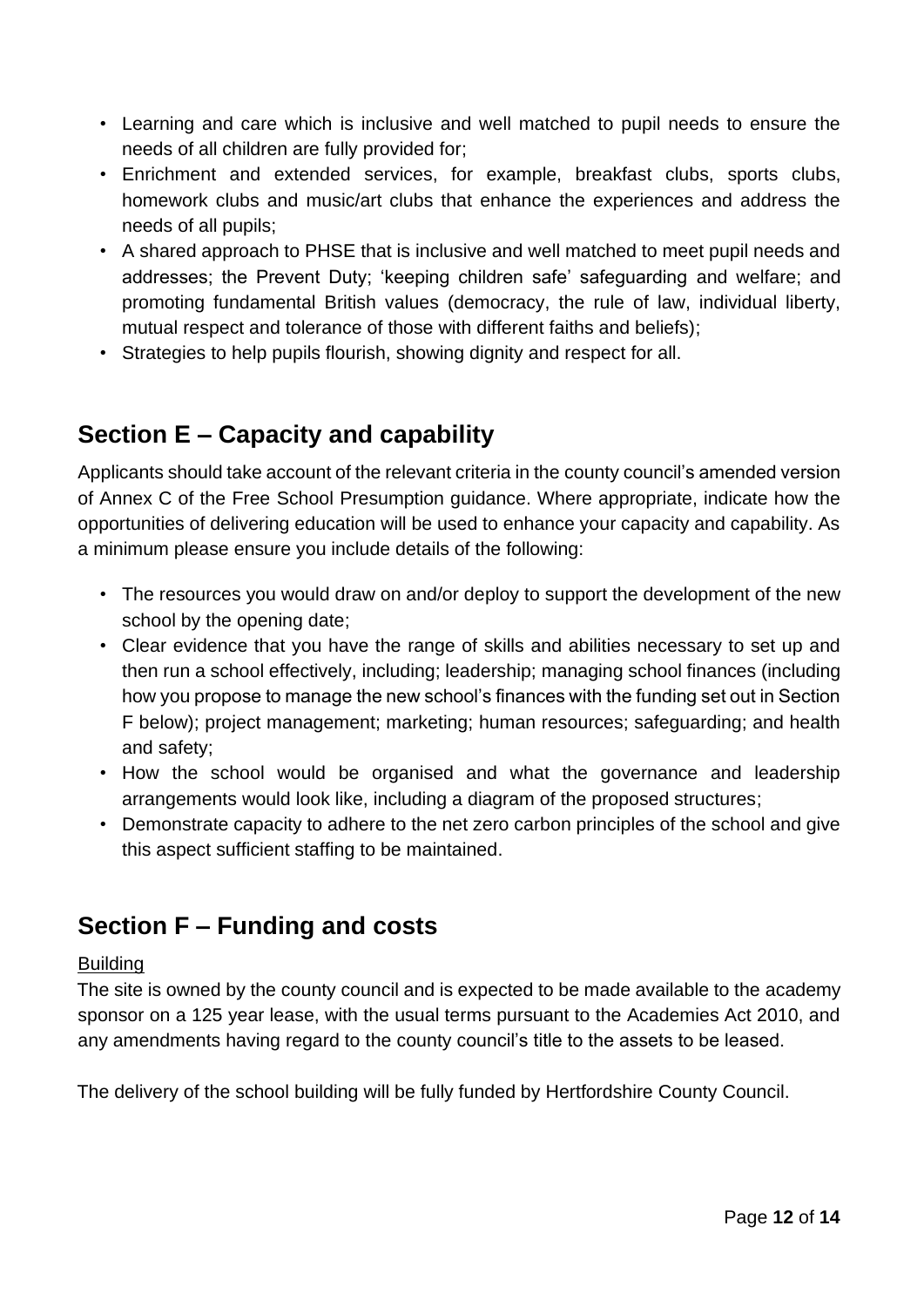#### Revenue

As the new school will be an academy (free school), the successful sponsor will need to enter into a revenue funding agreement with the Secretary of State for Education. The DfE currently provides £25,000 towards the set-up costs to the successful sponsor. Further information can be found at: [https://www.gov.uk/government/publications/sponsored-academies-funding](https://www.gov.uk/government/publications/sponsored-academies-funding-guidance-for-sponsors)[guidance-for-sponsors](https://www.gov.uk/government/publications/sponsored-academies-funding-guidance-for-sponsors)

Once opened, the school with be funded through the agreed pupil funded number and pupil top up. Each year, during the autumn term, the county council agrees the pupil number at which to fund the special school for the following academic year based on demand for places and school capacity. This number drives the place funding received by the school (£10,000 per place).

Top up funding is received per pupil for the time the pupil attends the school. It is envisaged that in year 1, the funded number will be 36 (i.e. 60% capacity), and 60 in year 2 (100% capacity). The indicative top up funding is £15.8k per pupil, based on a pupil profile of 10% band C, 80% band D and 10% band E. The indicative funding for the first academic year is therefore £744k, and £1,551k in year 2.

Hertfordshire County Council's special school banding and top up rates are currently undergoing an extensive review by the county council. The outcome of this review may impact the top up value for the new primary special school for children with communication and autism needs.